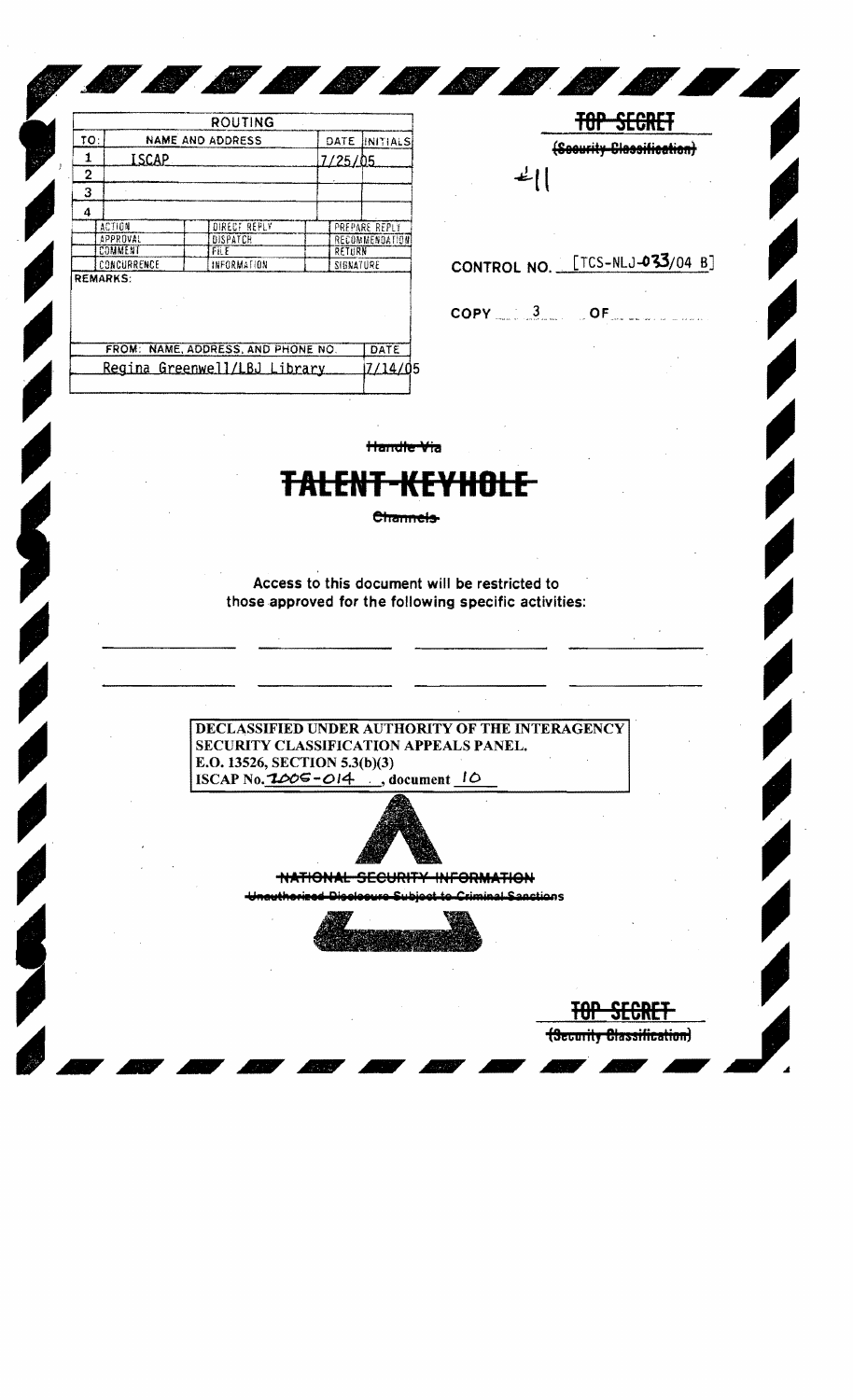THE PRESIDENT'S DAILY BRIEF 8 JANUARY 1969

•<br>•<br>"

,  $\mathcal{M}(\mathcal{C})$ *.*~\:.§~~~,i: • - >.' -~

 $\bullet$  .

:-,::<sub>1</sub> o v Berkew i  $_{\odot}$  ov-257 | SCAP Appeal The curies in  $\#$  . In the contraction

 $\mathcal{U}$ 

. TOP SECRET CONTAINS SIGINT AND KEYHOLE MATERIAL

TOP SECRET - CONTAINS SIGINT AND KEYHOLE MATERIAL

TE TE PLAN DE LA REGIONAL DE L'ARCHE CON DE L'ARCHE DE LA SANTO DE L'ALCE DE L'ANCHE L'ARCHE L'ANCHE L'ARCHE

1. Soviet Union The Soviets appear to be getting ready for another manned space flight. Judging by the movement of the space support ships, the launch will probably occur within the next week. The pattern of the ships' deployment indicates the flight will stay in earth orbit and not go circumlunar. The last Soviet manned flight was Soyuz-3 in late October.

> Another Venus mission may also be coming up.

Portion identified as unresponsive to appeal